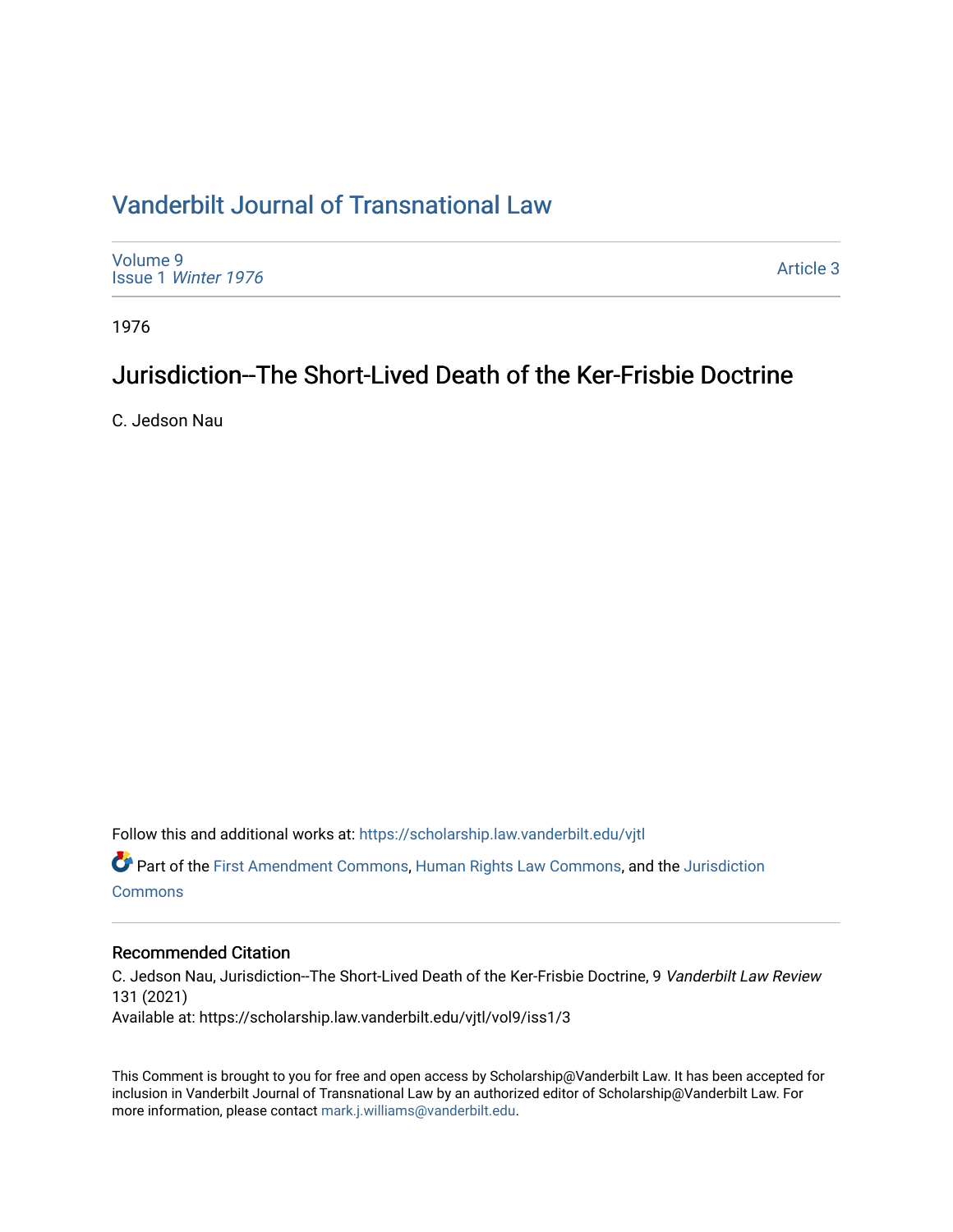# **RECENT DEVELOPMENTS**

## **JURISDICTION-THE** SHORT-LIVED DEATH OF THE *Ker-Frisbie* **DOCTRINE**

## I. INTRODUCTION

For nearly ninety years the doctrine that a court may not ques- tion the manner by which a criminal defendant is brought within its territorial jurisdiction stood immutable. The Supreme Court first espoused the doctrine in *Ker v. Illinois'* in 1886 and reaffirmed the rule in *Frisbie v. Collins2* in 1952. In *United States v. Toscanino,3* decided in 1974, the virtually unquestioned *Ker-Frisbie* doctrine was successfully challenged for the first time. The Second Circuit Court of Appeals held that modern liberal due process standards conflict with the conservative view of due process expressed by the *Ker-Frisbie* doctrine and that *Ker-Frisbie* must yield. At its broadest, *Toscanino* held that due process vitiates personal jurisdiction of federal courts over defendants forcibly abducted from abroad by United States agents. The *Toscanino* inroad into the *Ker-Frisbie* doctrine has prompted very active litigation in the area of criminal jurisdiction gained by forcible abduction. Federal courts have interpreted, weakened, limited, and finally emasculated the *Toscanino* holding in a series of recent cases.

## II. BACKGROUND

## *A. The Ker-Frisbie Doctrine*

*1. Ker v. Illinois.-The* Supreme Court first proclaimed the doctrine that a court may not question the manner by which a defendant is brought into its territorial jurisdiction in *Ker v. Illinois.4* Defendant claimed that because of his forcible abduction from Peru by a United States agent,<sup>5</sup> due process barred his prose-

5. The agent was a presidential messenger carrying a request for extradition. The Peruvian government was unable to receive the request owing to current military circumstances in that country. Consequently, the agent abducted Ker and brought him to California. The Governor of California had received extradition papers from Illinois before Ker's arrival, and defendant was sent almost

<sup>1. 119</sup> U.S. 436 (1886).

<sup>2. 342</sup> U.S. 519 (1952).

<sup>3. 500</sup> F.2d 267 (2d Cir. 1974).

<sup>4. 119</sup> U.S. 436 (1886).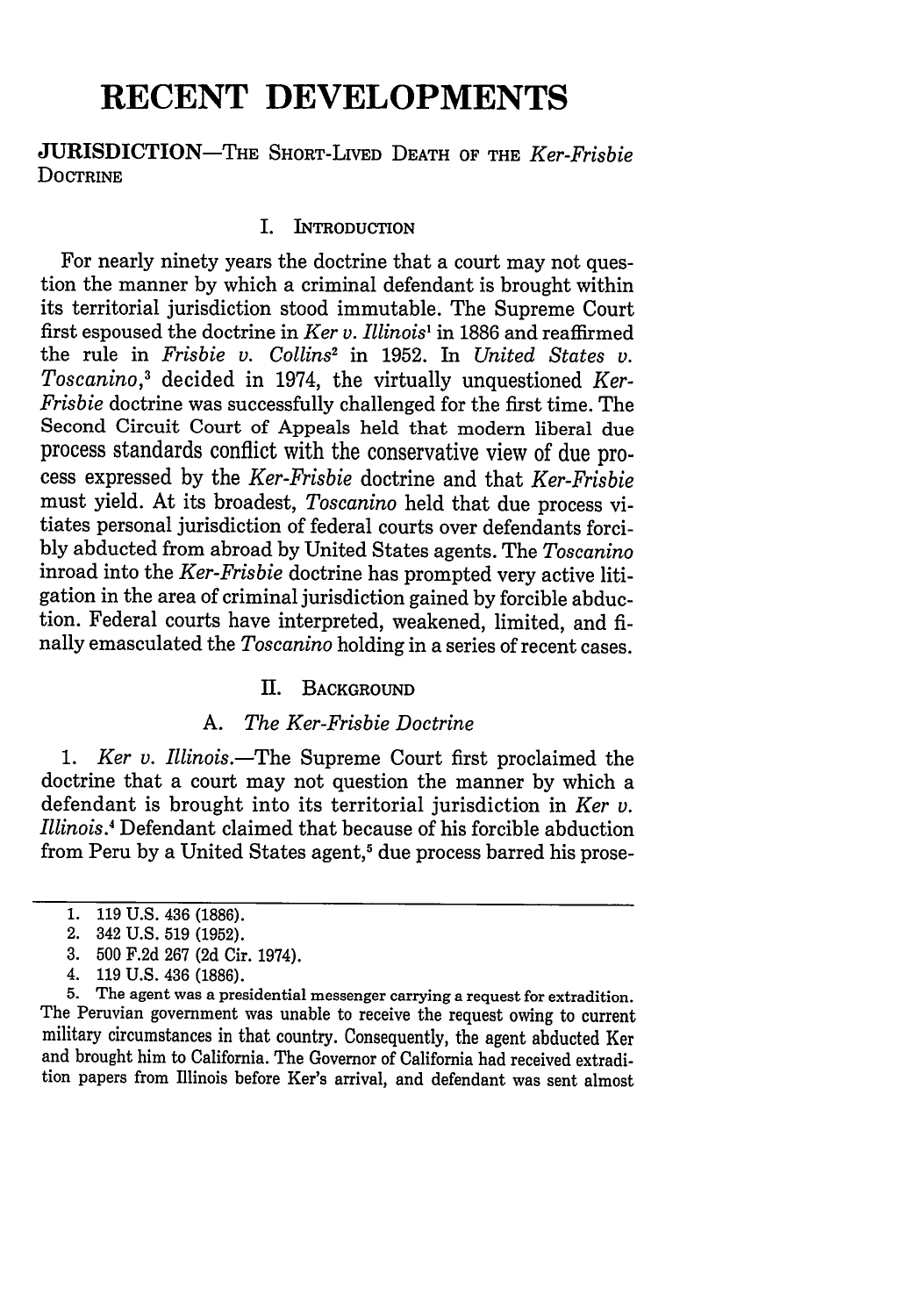cution. The Court, however, reasoned that due process requirements are met when a defendant is "regularly indicted by the proper grand jury in the State Court, has a trial according to the forms and modes prescribed for such trials, and when, in that trial and proceedings, he is deprived of no rights to which he is lawfully entitled."<sup>6</sup> The Court speculated that some pre-trial events would be barred by the fourteenth amendment,7 but that "mere irregularities" in the manner in which the court gained jurisdiction do not constitute grounds for denying trial when defendant has been charged in a regular indictment.<sup>8</sup> The Court also rejected defendant's claim that the United States extradition treaty with Peru gave him a positive right to be removed from Peru only in accordance with that treaty.'

*2. Frisbie v. Collins.-The* Supreme Court revitalized *Ker* in *Frisbie v. Collins,'"* ruling that "this Court has never departed from the rule announced in *Ker v. Illinois* that the power of a court to try a person for crime is not impaired by the fact that he had been brought within the court's jurisdiction by reason of a 'forcible abduction'."" Petitioner, seeking a writ of habeas corpus, argued that his forcible abduction<sup>12</sup> into the trial court's jurisdiction and subsequent trial and conviction violated the due process clause of the fourteenth amendment and the Federal Kidnapping Act.'3 The

6. 119 U.S. at 440.

7. Since *Ker* involved a state prosecution, defendant's claim rested on the fourteenth amendment. The fourteenth amendment was only twenty years old at the time, and the concept of substantive due process so new that the Court was obliged to enclose it in quotation marks: "the 'due process of law' here guaranteed is complied with. . . **."** 119 U.S. at 440.

8. 119 U.S. at 440. The Court indicated that a person "may be arrested for a very heinous offense without any warrant, or without any previous complaint, and brought before a proper officer, and this may in some sense be said to be 'without due process of law'."

9. The Court reasoned that an extradition treaty regulates only the procedure by which one country makes demands on another for return of a fugitive, and that in the instant case the treaty was never invoked and thus could not be violated. 119 **U.S.** at 442-43.

10. 342 U.S. 519 (1952).

11. 342 U.S. at 522.

12. Petitioner had alleged that Michigan authorities forcibly seized, handcuffed, and blackjacked him in Chicago and then took him across state lines to Michigan. 342 U.S. at 520.

13. 18 U.S.C. § 1201 (1970). The statute provides in relevant part: "Whoever knowingly transports in interstate or foreign commerce, any person who has been

immediately to Illinois. **119 U.S.** at **438-39.** *See* Fairman, *Ker v. Illinois Revisited,* 47 Am. **J. INT'L** L. 678, **685 (1953).**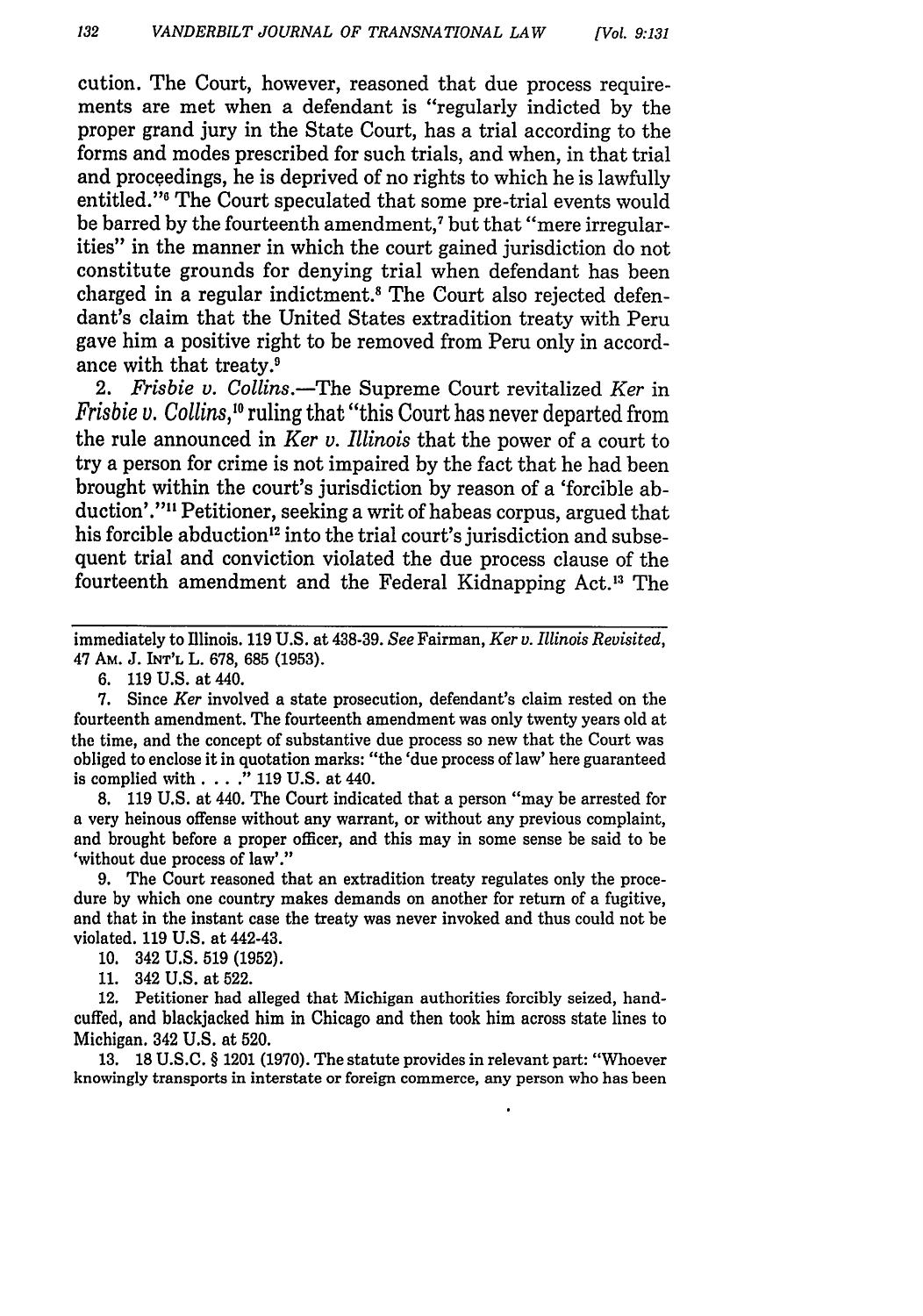133

Court held that the added allegation of violation of the Federal Kidnapping Act did not constitute grounds for overruling the *Ker* precedent.<sup>14</sup>

## B. *Due Process Developments Subsequent to Frisbie and Application of the Ker-Frisbie Doctrine Through 1973*

The double-standard that would confront the *Toscanino* court twenty years later began in 1952 with two seemingly inconsistent holdings. In *Rochin v. California*,<sup>15</sup> rendered two months prior to *Frisbie,* the Supreme Court condemned as "conduct that shocks the conscience"<sup>16</sup> a search conducted by forcibly extracting the contents of a suspect's stomach, and held that the subsequent conviction based on evidence from that search had been obtained by methods which violate the due process clause. Thus, in the same term the Supreme Court upheld the conservative *Ker* rule in *Frisbie,* but concurrently liberalized substantive due process standards in *Rochin.* What has been called the "due process revolution"<sup>17</sup> sprang directly from *Rochin* and has resulted in broad guarantees of specific pre-trial rights.<sup>18</sup> Concurrent with the development of modern due process the *Ker-Frisbie* doctrine stood firm and led one court to declare: "Absent a treaty or law which limits jurisdiction, a court may try a defendant for any crime for which he has been properly indicted. *And the means by which a defendant is brought before the court are immaterial* whether he was kidnapped by American agents in flagrant violation of another state's sovereignty, or handed over by foreign agents who had not

unlawfully seized, confined, inveigled, decoyed, kidnapped, abducted, or carried away and held for ransom or reward or otherwise **.** . . **shall be punished .** . . ."

18. *See* Miranda v. Arizona, 384 U.S. 436 (1966) (information obtained during course of an interview excluded where defendant held not to have made a knowing waiver of his fifth amendment right against self-incrimination; Pointer v. Texas, 380 U.S. 400 (1965) (sixth amendment confrontation clause binds states through fourteenth amendment).

<sup>14.</sup> The Court held that the "act cannot fairly be construed so as to add to the list of sanctions detailed a sanction barring a state from prosecuting persons wrongfully brought to it by its officers." 342 U.S. at 523.

<sup>15. 342</sup> U.S. 165 (1952).

<sup>16. 342</sup> U.S. at 172.

<sup>17.</sup> Erwin N. Griswold expressed the opinion that during the past twenty years a constitutional revolution has occurred. The heart of the revolution, he declared, is the due process clause of the fourteenth amendment. Griswold, *The Due Process Revolution and Confrontation,* 119 U. PA. L. REv. 711, 712 (1971).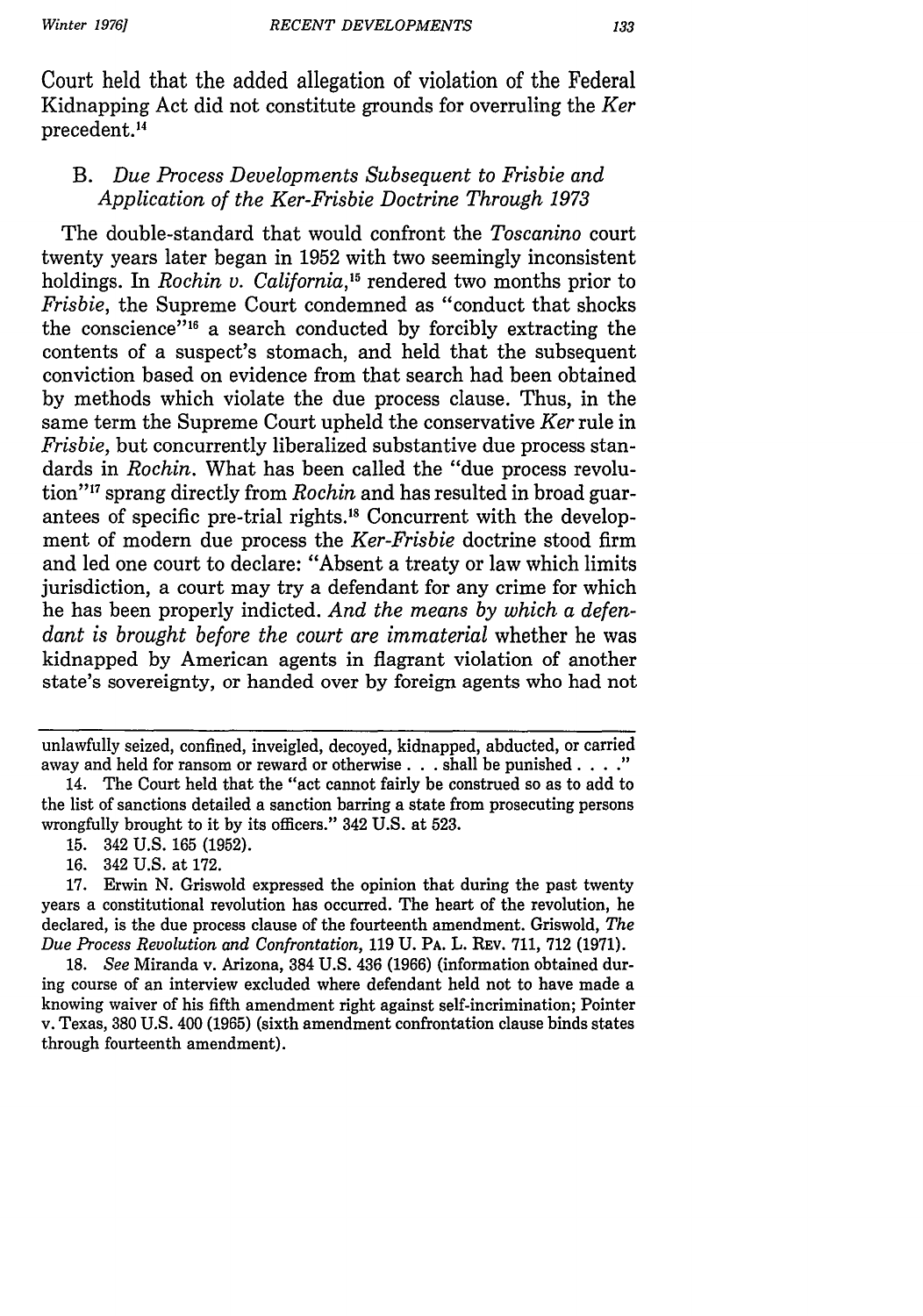complied with the extradition treaty."<sup>19</sup>

Violations of guaranteed specific pre-trial rights are remedied by exclusion of illegally obtained evidence—the "fruit of the poisonous tree;"<sup>20</sup> this exclusionary rule has been deemed the sole practical remedy for pre-trial due process violations.2' Yet, in instances of admitted unlawful arrest by entrapment or kidnapping, when the trial itself might have been characterized as a "fruit" of government illegality, courts have ruled that the due process violation is cured by proper indictment prior to trial. 22 In *United States v. Russell,* however, the Supreme Court indicated by way of dicta, that in some instances denial of jurisdiction might be the only proper remedy to entrapment.<sup>23</sup>

In sum, despite *Rochin,* the *Ker-Frisbie* doctrine has been applied to both state and federal prosecutions indiscriminately<sup>24</sup> and to a variety of factual circumstances.<sup>25</sup> Although the doctrine was

20. *See generally* Maguire, *How to Unpoison the Fruit-The Fourteenth* Amendment and the Exclusionary Rule, 55 J. CRIM. L.C. & P.S. 307 (1964); Pitler, *"The Fruit of the Poisonous Tree" Revisited and Shepardized,* 56 CAL. L. REV. 579 (1968); Comment, *Fruit of the Poisonous Tree-A Plea for Relevant Criteria,* 115 U. PA. L. REV. 1136 (1967).

21. *See generally* Edwards, *Criminal Liability for Unreasonable Searches and Seizures,* 41 VA. L. REV. 621 (1955); Goldstein, *Police Policy Formulation: A Proposal for Improving Police Performance,* 65 **MIcH.** L. REV. 1123 (1967).

22. Johnson v. Louisiana, 406 U.S. 356, 365 (1972) (defendant's illegal arrest irrelevant, since no evidence obtained by the fourth amendment violation was introduced at trial). *Cf.* Wong Sun v. United States, 371 U.S. 471 (1963) (connection between defendant's unlawful arrest and his statement offered as evidence so attenuated as to dissipate the taint).

23. United States v. Russell, 411 U.S. 423 (1973). "We may some day be presented with a situation in which the conduct of law enforcement agents is so outrageous that due process principles would absolutely bar the government from invoking judicial process to obtain a conviction." 411 U.S. at 431-32. The Court's standard of "outrageous" conduct flows directly from *Rochin v. California,* 342 U.S. 165 (1952) ("conduct that shocks the conscience" violates due process).

24. Both *Ker* and *Frisbie* were state prosecutions, yet no distinction has been drawn between fifth amendment and fourteenth amendment due process rights in the area of forcible abduction. For example, in *United States v. Sobell,* 244 F.2d 520 (2d Cir. 1957), a federal case, the court summarily rejected defendant's claim that fifth amendment due process barred his prosecution because he had been brought to trial by way of forcible abduction from Mexico: "We think the question presented is indistinguishable from **. .** .*Ker* and that our decision here is controlled by that case." 242 F.2d at 525.

25. One commentator has listed the variety of federal cases that are controlled by the *Ker-Frisbie* doctrine-ranging from illegal arrest to violation by one

<sup>19.</sup> Fiocconi v. Attorney General, 339 F. Supp. 1242, 1246-47 (S.D.N.Y. 1972) (emphasis added).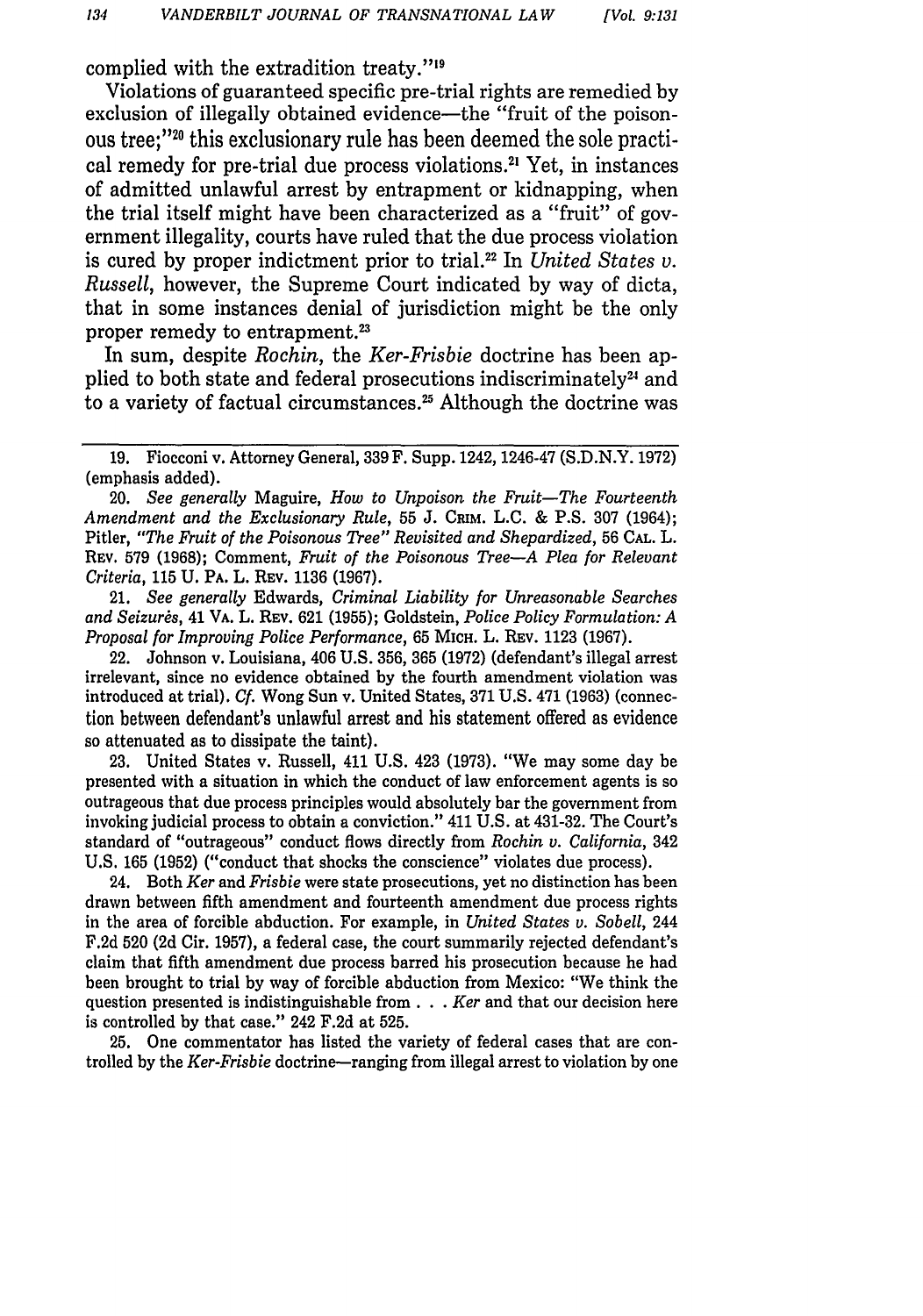criticized occasionally,28 it remained resolutely upheld through 1973.

## *C. Toscanino: A Victory for Due Process*

*Toscanino v. United States"* presented the Second Circuit Court of Appeals with harsh circumstances akin to those faced by the Supreme Court in *Rochin.* Defendant alleged that he was lured from his home in Montevideo by a Uruguayan policeman in the pay of United States agents and abducted by the policeman and six associates by being knocked unconscious and thrown into the rear seat of a car. Defendant claimed he was bound, blindfolded, driven to the Brazilian border, and there taken into custody by Brazilian authorities under the direction of the United States. Toscanino further alleged that he was held incommunicado for seventeen days, and was, moreover, brutalized, tortured, and interrogated while reports from the interrogation were forwarded to the office of the United States Attorney for the Eastern District of New York. Defendant finally alleged that he was drugged and flown to New York where he was arrested aboard the plane and taken immediately to the office of the United States Attorney.<sup>28</sup> After conviction for narcotics violations,<sup>29</sup> defendant sought remand for an evidentiary hearing on whether the court below had obtained personal jurisdiction improperly. Defendant claimed his abduction violated two international treaties<sup>30</sup> and the laws of three sovereign

foreign country of the sovereignty of another at the behest of the United States. Comment, 43 FORD. L. REV. 634, 635, n.7 (1975).

<sup>26.</sup> In *United States v. Edmonds,* 432 F.2d 577 (2d Cir. 1970), a case involving evidence obtained incident to an illegal arrest, the Second Circuit said that *Frisbie* and *Ker* "rested only on general considerations of due process" and speculated, "whether the Court would now adhere to them must be regarded as questionable." 432 F.2d 577, 583. *See also* United States v. Cotten, 471 F.2d 744 (9th Cir. **1973)** (adhering to *Ker and Frisbie* in affirming lower court conviction where defendants had been forcibly abducted from Viet Nam, but questioning the vitality of the doctrine); Government of Virgin Islands v. Ortiz, 427 F.2d 1043 (3d Cir. 1970) (lower court's finding that defendant entered territorial jurisdiction voluntarily not clearly erroneous).

<sup>27. 500</sup> F.2d 267 (2d Cir. 1974). For analysis of the case see Comments, 43 FORD. L. Rav. 634 (1975); 88 **HARV.** L. REv. **813 (1975); 10 TULSA L.J.** 479 **(1975). 28. 500 F.2d** at **269-70.**

**<sup>29.</sup>** Defendant was convicted under 21 **U.S.C.** §§ **173-74 (1970)** for conspiracy to import and distribute narcotics. Defendant did not appeal the substantive conviction.

<sup>30.</sup> The Charter of the United Nations and the Charter of the Organization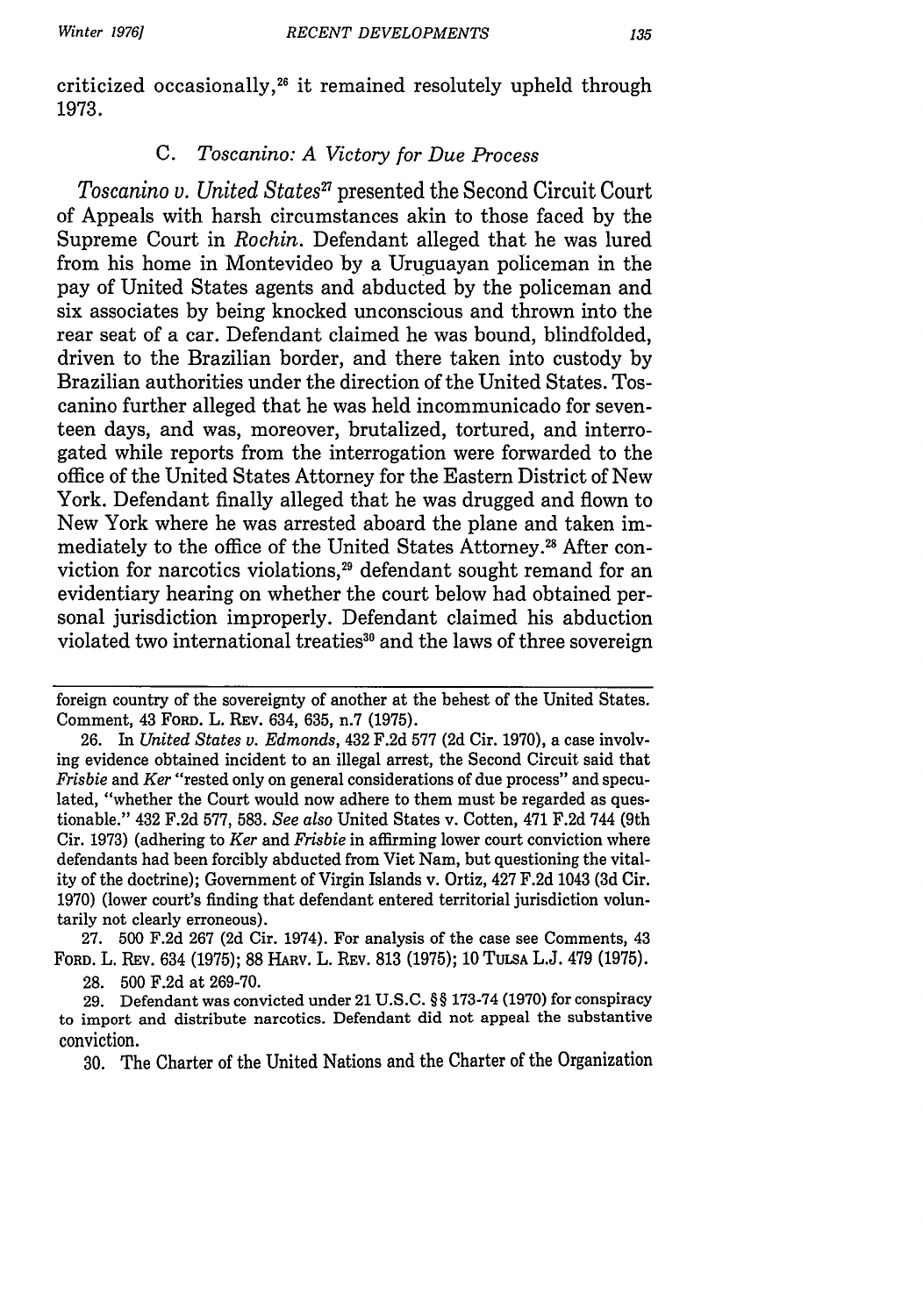states,<sup>31</sup> and that due process principles barred the court from asserting jurisdiction obtained by such methods.

The Second Circuit assumed the truth of Toscanino's allegations for the purpose of appeal; reversed and remanded for an evidentiary hearing; and held that such governmental illegality and invasion of defendant's civil rights, if proved, would violate due process principles, divest the lower court of jurisdiction, and require that the defendant be returned to his *status quo ante.2* To reach this conclusion, the court first outlined the *Ker-Frisbie* doctrine3 against the development of modern due process **. 3** The Court reasoned that *Frisbie* had been subjected to almost immediate erosion by the Supreme Court's decision in *Rochin* just two months prior to *Frisbie*. The Court noted that *Mapp v. Ohio*<sup>35</sup> further weakened *Frisbie,* since it stood for greater liberalization of the due process clause.36 The court opined that underlying the assertion of the exclusionary rule in *Mapp* was the liberal philosophy of Justice Brandeis that the government should be held to the same stan-

31. The Federal Kidnapping Act, 18 U.S.C. § 1201 (1970), federal wiretap statutes, 18 U.S.C. § 2510, *et seq. (1970),* and similar provisions of Uruguayan and Brazilian law.

32. As to the wiretap allegation, the Court held the fourth amendment prohibits the government from conducting illegal electronic surveillance abroad and that the government is required to comply with 18 U.S.C. § 3504 (1970) when it is invoked by an alien alleging wiretap abroad (under above statute government required upon motion to admit or deny occurrence of an unlawful act in form of eavesdropping or surveillance).

33. Under *Ker-Frisbie,* the court concluded, "due process was limited to the guarantee of a constitutionally fair trial, regardless of the method by which jurisdiction was obtained over the defendant." 500 F.2d at 272.

34. The court found that due process presently stands for more than the guarantee of fair procedure at trial, that the term "has been extended to bar the government from realizing directly the fruits of its own deliberate and unnecessary lawlessness in bringing the accused to trial." 500 F.2d at 272. The court cited *United States v. Russell,* 411 U.S. 423 (1973), and *Miranda v. Arizona,* 384 U.S. 436 (1966), among others, to reach this conclusion.

35. 367 U.S. 643 (1961).

36. *Mapp* held the exclusionary rule binding on states through the fourteenth amendment. 367 U.S. at 655.

of American States have both been signed by the United States and Uruguay. U.N. Charter art. 2, Para. 4 provides in part: "All members shall refrain **...** from the threat or use of force against the territorial integrity or political independence of any state **... .";** Organization of American States Charter art. 17 provides in part: "The territory of any state is inviolable, it may not be the object, even temporarily ... of **...** measures taken by another state directly or indirectly, on any grounds whatsoever **......**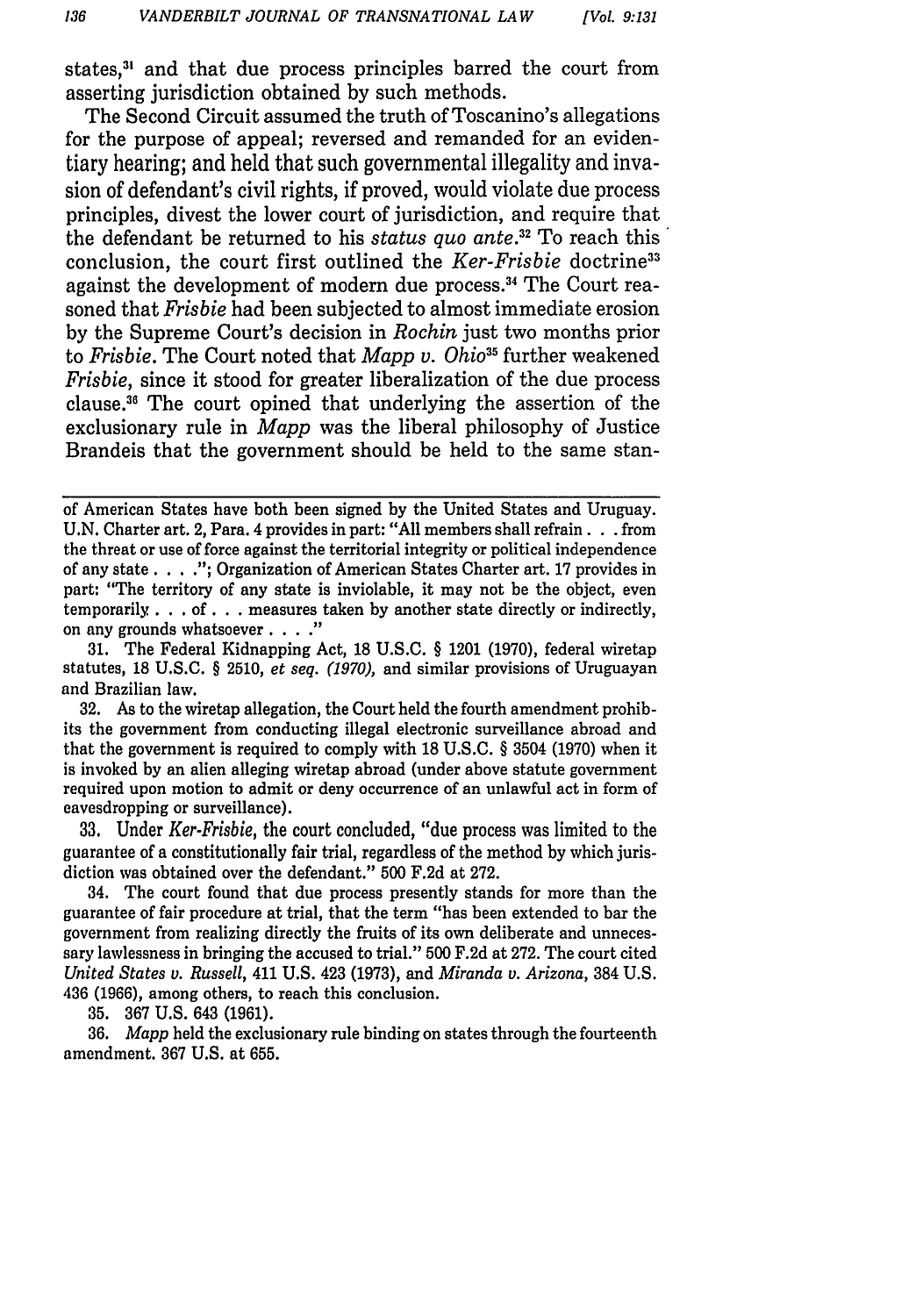dards of conduct as individual citizens.<sup>37</sup> The court found that "[t]he Supreme Court's decisions in *Rochin* and *Mapp* unmistakably contradict its pronouncement in *Frisbie."8* The court next examined recent decisions in other circuits and found further evidence of the doctrine's weakness.<sup>39</sup> Faced with an irreconcilable conflict between the restricted version of due process espoused by the *Ker-Frisbie* doctrine and the unconfined reasoning of *Rochin* and *Mapp,* the court held that *Ker-Frisbie* must yield to the modem doctrine.

The court noted that the exclusionary rule generally sanctions governmental pre-trial illegality, but that the Supreme Court has indicated that absolute denial of personal jurisdiction could be an appropriate alternative in extreme circumstances." Finding *Toscanino* to be such a case, the court ruled that:

having unlawfully seized the defendant in violation of the Fourth Amendment<sup>41</sup> . . . the government should as a matter of fundamental fairness be obligated to return him to his *status quo ante....* Accordingly, we view due process as now requiring a court to divest itself of jurisdiction over the person of a defendant where it has been acquired as the result of the government's deliberate, unnecessary and unreasonable invasion of the accused's constitutional rights.<sup>42</sup>

The court reasoned that its decision conflicted with the general doctrine of *Ker-Frisbie,* but that both *Ker* and *Frisbie* were state

37. In his dissenting opinion in *Olmstead v. United States,* 277 U.S. 438 (1928), Justice Brandeis said:

Decency, security and liberty alike demand that government officials shall be subjected to the same rules of conduct that are commands to the citizens **....** If the government becomes a lawbreaker, it breeds contempt for law; it invites every man to become a law unto himself; it invites anarchy. To declare that in the administration of the criminal law the end justifies the means-to declare that the government may commit crimes in order to secure the conviction of a private criminal-would bring terrible retribution. Against that pernicious doctrine this court should resolutely set its face. 277 U.S. at 485.

38. 500 F.2d at 274.

39. United States v. Cotten, 471 F.2d 744 (9th Cir. 1973); Virgin Islands v. Ortiz, 427 F.2d 1043 (3d Cir. 1970).

40. United States v. Russell, 411 U.S. 423, 431-32 (1973).

41. One commentator feels that it is unclear exactly what right was violated by the defendant's abduction from Uruguay. 88 HARv. L. REv. 814, n.9 (1975).

42. 500 F.2d at 275. The court added that its conclusion was but an extension of the federal court's power to decline to exercise civil jurisdiction when a defendant's presence had been obtained by force or fraud.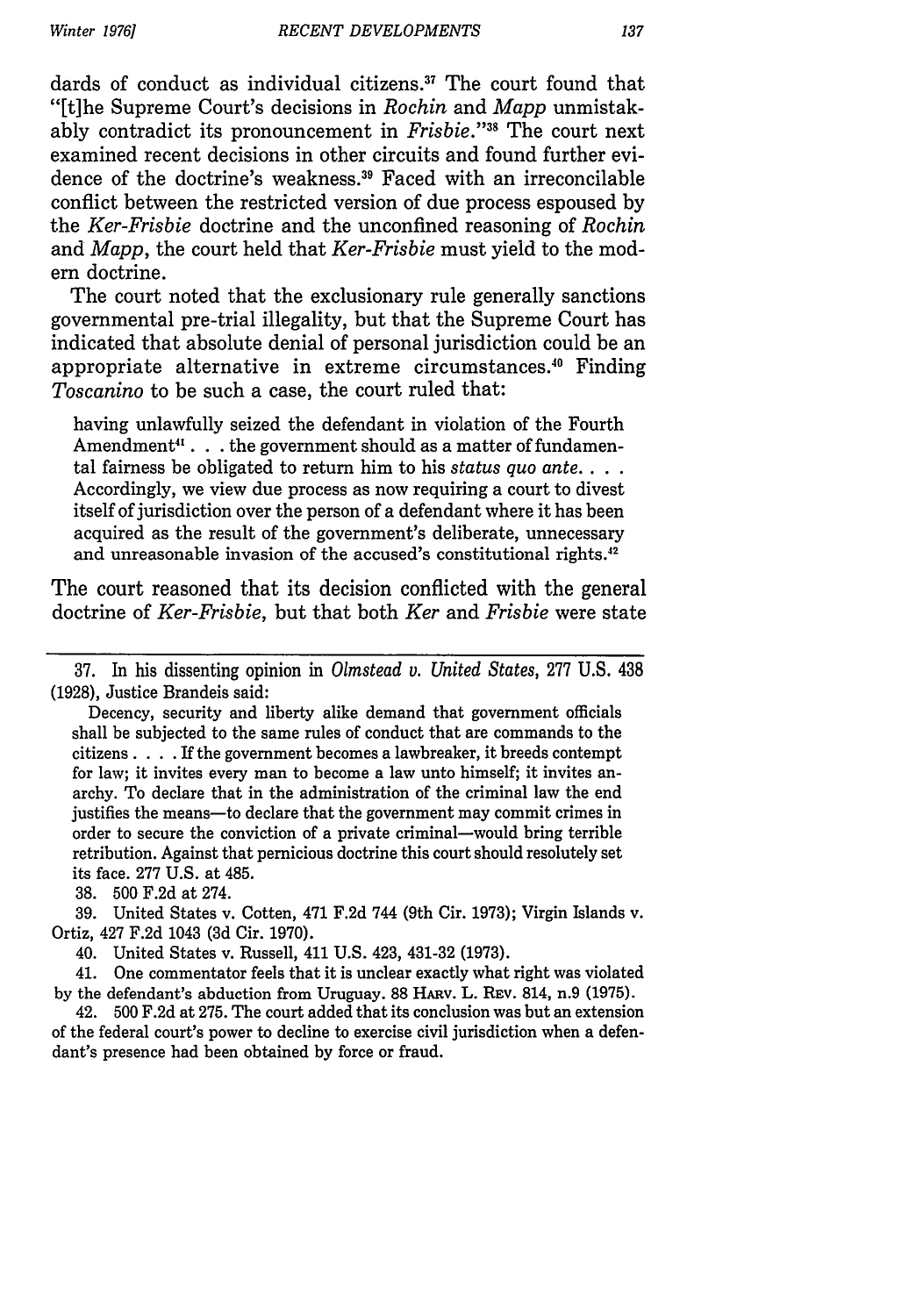court cases, not strictly binding on review of a federal decision.<sup>43</sup> Finally, the court distinguished the instant decision from *Ker* and *Frisbie* on the ground that in neither of those cases had defendant alleged violation of international conventions."

## Ill. RECENT DECISIONS

*Toscanino* appeared to promise a new step in the development of due process-United States agents operating abroad would be held to fourth amendment standards—but almost immediately, federal court opinions began to rapidly erode the due process rights that *Toscanino* had seemingly afforded to defendants brought within a court's territorial jurisdiction as victims of a forcible abduction by governmental agents.

#### *A. United States v. Miller*

The first *post-Toscanino* abduction case arose in *United States v. Miller"5* in the Southern District of Florida, when defendant moved to dismiss his indictment on the ground that *Toscanino* was applicable. 4" Though the decision is unclear, defendant apparently alleged that he had been illegally abducted by a bondsman and returned to the United States from Jamaica. The district court interpreted *Toscanino* to hold that the federal criminal process is abused when a defendant is brought into the United States by an illegal abduction from another country, but noted that the Second Circuit's decision hinged on the illegality of method used **by** the

46. 384 F. Supp. at 56.

<sup>43.</sup> As a further justification the Court opined that it could use its supervisory powers to remedy abuse of the district court process. *See* Hogan & Snee, *The McNabb-Mallory Rule: Its Rise, Rationale, and Rescue,* 47 GEo. L.J. 29 (1952). Use of this power would not have required a finding that defendant's constitutional rights had been violated. Comment, 43 FORD. L. REv. 634, 645-46 (1975).

<sup>44.</sup> The weakness of this aspect of the *Toscanino* holding is criticized in detail in 88 HARV, L. REv. 813, 820-23 (1975). Generally individuals lack standing to assert a breach of international law. *See, e.g.,* Sei Fuju v. State, 38 Cal. 2d 718, 242 P.2d **617** (1952) (treaty obligation asserted held not to be self-executing and therefore not a part of United States municipal law that plaintiff could invoke). *See* Note, *The Nature and Extent of Executive Power to Espouse the International Claims of United States Nationals,* 7 **VAND. J. TRANSNAT'L** L. 95, 95-6 **(1973).**

<sup>45. 384</sup> F. Supp. 56 (S.D. Fla. 1974). *Miller* was handed down slightly less than six months after *Toscanino.* The federal statutes are not specified in this opinion. Since *Herrera* relies on *Toscanino* it is probably safe to assume the federal statutes allegedly violated are the Federal Kidnapping Act, 18 U.S.C. § 1201 (1970), and similar statutes under Peruvian law.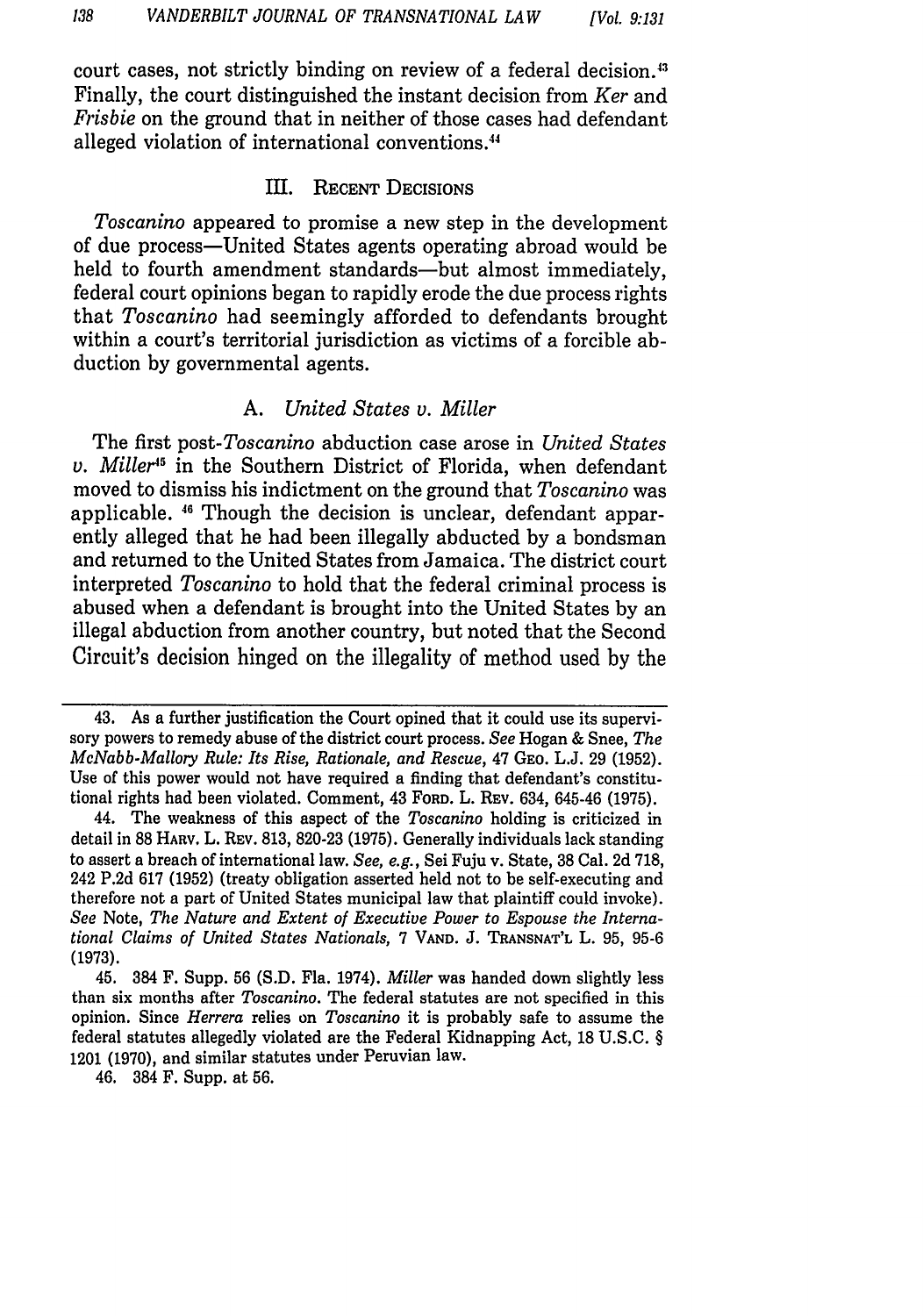*Winter 19761*

United States government to obtain jurisdiction.<sup>47</sup> The court found that the stipulated facts clearly showed Miller had been lawfully arrested in Jamaica and lawfully deported by Jamaican authorities. Since the method used to gain jurisdiction over Miller was legal, the court found no need to relinquish jurisdiction and denied dismissal of the indictment. The *Miller* court, however, implicitly upheld *Toscanino.*

### *B. United States v. Herrera*

The Fifth Circuit Court of Appeals first faced the *Toscanino* decision in *United States v. Herrera."* Defendant had escaped from federal prison and fled to Bogota, Colombia. He later was recaptured in Peru by United States and Peruvian agents. Defendant was illegally detained in Peru for five days and then put on a plane in Lima and flown to Miami. Herrera, citing *Toscanino,* argued that the district court was divested of jurisdiction<sup>49</sup> because his forcible abduction and delivery to Miami contravened federal statutes,<sup>50</sup> the United Nations Charter and the Charter of the Organization of American States, and violated due process standards. The court of appeals rejected defendant's argument and cited *Ker, Frisbie,* and several of its own previous holdings. The court briefly considered *Toscanino* without discussion of due process and indicated that the instant case was distinguishable since Herrera had not alleged torture or electronic surveillance at the direction of United States officials.<sup>51</sup> Apparently, the court would have limited *Toscanino* to the *Rochin* "conduct that shocks the conscience" rationale.

50. 504 F.2d at 860.

<sup>47. 384</sup> F. Supp. at 56.

<sup>48. 504</sup> F.2d 859 (5th Cir. 1974). *Herrera* was handed down in December 1974 about seven months after the *Toscanino* decision.

<sup>49. 504</sup> F.2d at 860. Defendant also argued that failure to follow the extradition process provided by the treaty between Peru and the United States should divest the district court of jurisdiction.

<sup>51. 504</sup> F.2d at 860. The Fifth Circuit reiterates its position assumed in *Herrera* in two subsequent decisions. In both *United States v. Winters,* 509 F.2d 975 (5th Cir. 1975) (neither U.S. residents nor non-resident aliens may challenge district court jurisdiction on grounds that arrest by Coast Guard unlawful), and *United States v. Quesada,* 512 F.2d 1043 (5th Cir. 1975) (defendant's argument that alleged forcible abduction from Venezuela in violation of Federal Kidnapping Act, treaty between the United States and Venezuela, and the Charter of the United Nations constituted due process and fourth amendment violations lacks merit), the court rejected contentions that forcible abduction by government agents violate due process.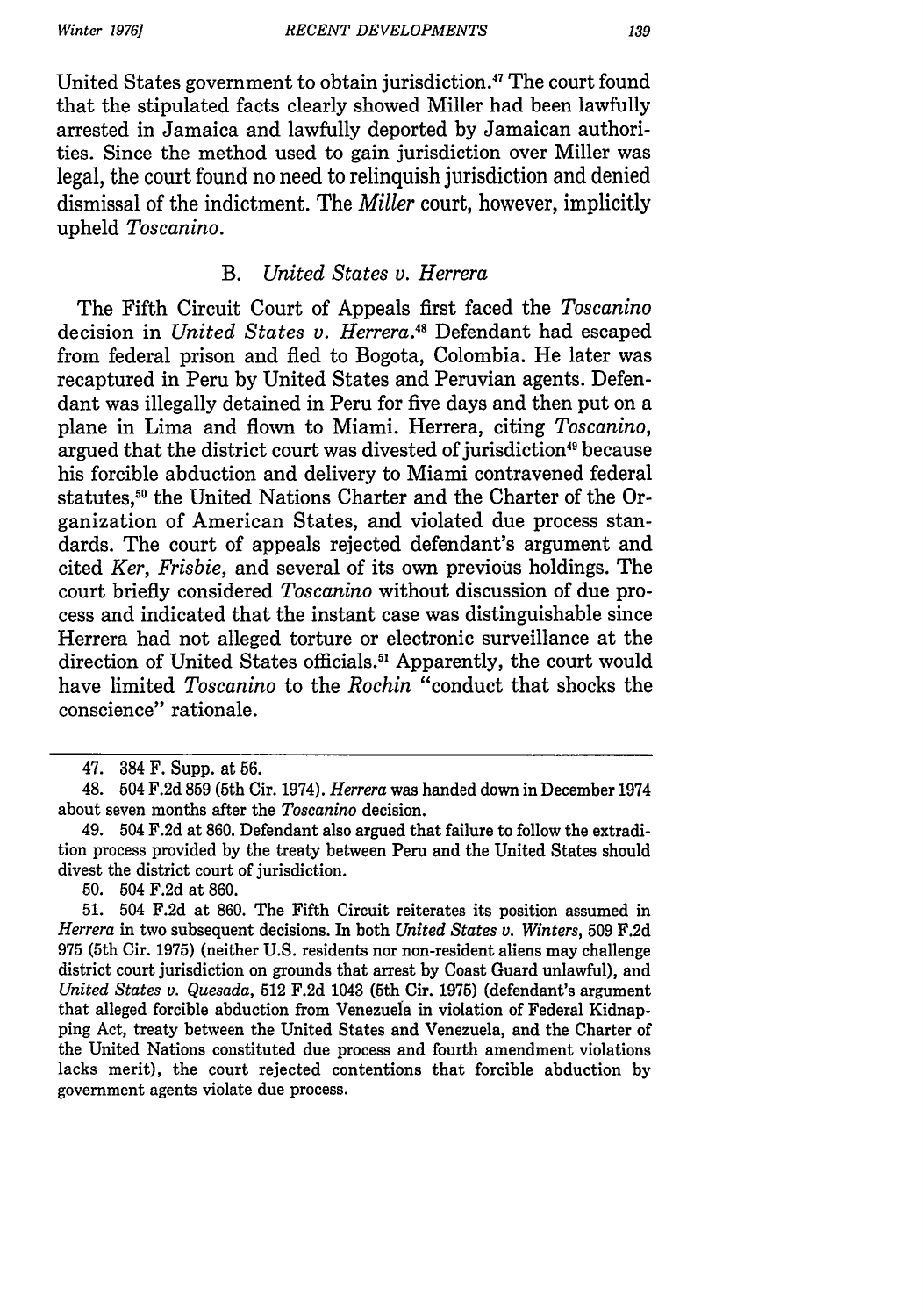### *C. United States ex rel. Lujan v. Gengler*

A month after *Herrera,* the Second Circuit Court of Appeals had an opportunity to review its *Toscanino* holding in *United States ex rel, Lujan v. Gengler.52* Lujan was lured from Argentina into Bolivia<sup>53</sup> and taken into custody by Bolivian police who were acting as paid agents of the United States. Bolivian police then held defendant incommunicado for five days before placing him on a plane to New York. Upon his arrival in New York City, federal agents formally arrested defendant.<sup>54</sup> Lujan's petition for a writ of habeas corpus was dismissed without hearing by the district court,<sup>55</sup> and he appealed on the basis of *Toscanino*.<sup>56</sup> The Second Circuit affirmed the lower court's denial of the writ and held that the government's conduct towards Lujan was not so egregious as to violate due process. In its opinion the court said that its *Toscanino* decision had merely revoked the carte blanche powers government agents had enjoyed under *Ker-Frisbie.* Its decision in *Toscanino* was said to disallow the abduction of defendants to the United States when accompanied by torture and brutality, but was not meant to imply that a "mere irregularity"<sup>57</sup> in the circumstances surrounding a defendant's arrival in the jurisdiction should preclude criminal proceedings.<sup>58</sup> The court noted that the cases on which it had relied in *Toscanino* when it carved its exception to the *Ker-Frisbie* doctrine involved shocking and outrageous government conduct, and that *Toscanino* stood for denial of jurisdiction only in cases where government conduct was outrageous. Once the court established this interpretation of *Toscanino,* it distinguished *Lujan* on the grounds that the conduct surrounding Lujan was not egregious-that, in fact, Lujan charged no deprivation greater than he would have endured through

56. 510 F.2d at 63.

57. The court's use of "irregularity" is reminiscent of the Supreme Court's language in *Ker* when it said that "mere irregularities" do not constitute grounds for denying prosecution of a defendant. 119 U.S. at 440.

58. 510 F.2d at 65.

59. 510 F.2d at 66.

**<sup>52.</sup>** 510 F.2d 62 (2d Cir. 1975).

<sup>53.</sup> Defendant, a licensed pilot, was hired by one Duran to fly him to Bolivia. Duran, employed by American agents, had told Lujan he needed to fly to Bolivia to conduct some mining business. 510 F.2d at 63.

<sup>54. 510</sup> F.2d at 63. Defendant had never been formally charged in Bolivia. The United States had also made no request for extradition.

<sup>55.</sup> See 510 F.2d at 64.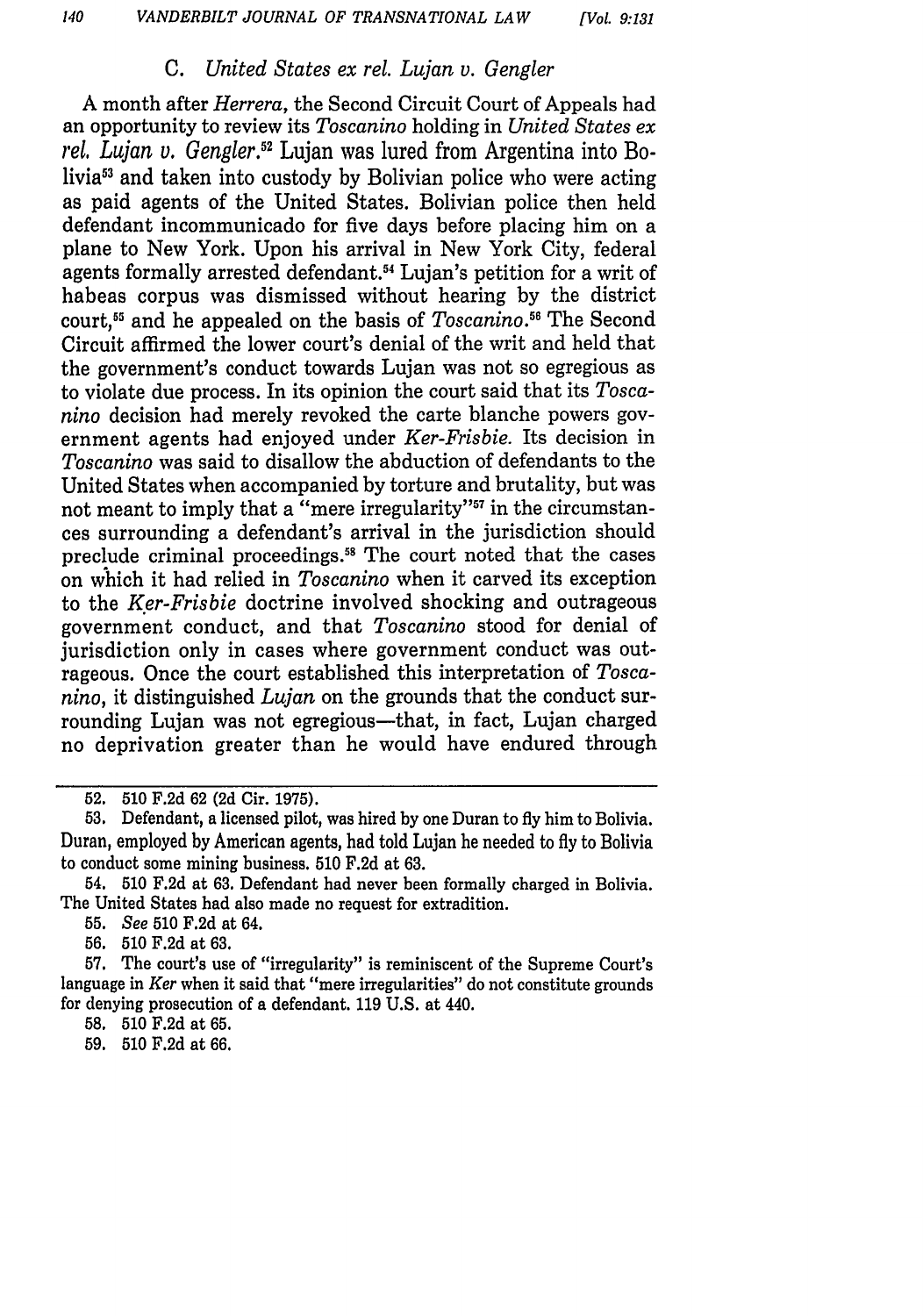extradition.59 The court rejected Lujan's contention that his abduction constituted a violation of the charters of the United Nations and the Organization of American States<sup>60</sup> and thus found *Lujan* distinguishable from *Toscanino* on this ground also.'

#### IV. THE REMNANTS OF ToSCANINO

The recent decisions outlined above have again reshaped the law after the *Toscanino* decision's bold intrusion into the *Ker-Frisbie* doctrine. *Toscanino* on its face had extended due process rights to non-resident aliens and directly opposed the *Ker-Frisbie* doctrine; that relatively recent formulation has rapidly deteriorated. The district court in *Miller* implicitly accepted *Toscanino* when it interpreted *Toscanino* to mean that jurisdiction should be denied whenever a defendant has been brought into the United States by an illegal abduction from a foreign country.<sup>62</sup> The court implied that *any* showing of illegality of method<sup>63</sup> would have led the court to an opposite conclusion. Thus as first interpreted in *Miller, Toscanino* did not require allegations of brutality and torture.<sup>64</sup>

The Fifth Circuit's holding in *Herrera,* however, began the revival of *Ker-Frisbie.* Not only did the court reject outright the idea that an abducted non-resident alien had prejurisdictional due process rights, 5 but the court by way of dicta distinguished the facts of *Herrera* from those of *Toscanino* on the basis of brutality.<sup>66</sup> The

63. *I.e.* kidnap or forcible abduction.

64. These two elements may be used to distinguish *Toscanino* from most abduction cases and would severely limit the holding. Thus, since *Miller* does not require such allegations, its interpretation of *Toscanino* leaves *Toscanino* at its broadest.

65. The court adhered to the *Ker-Frisbie* doctrine and so perpetuated the notion that due process can be violated only after a defendant is within the jurisdiction of the court.

66. The Fifth Circuit distinguished *Herrera* from *Toscanino* unnecessarily since its holding rested on adherence to *Ker-Frisbie.* It distinguished *Herrera* on the grounds that Herrera had not alleged torture or electronic surveillance at the direction of United States officials. The Second Circuit subsequently made the same distinction to support its stance in *Lujan.* United States ex rel. Lujan v. Gengler, 510 F.2d 62, 66 (1975). Judge Anderson's concurring opinion in *Lujan*

<sup>60.</sup> *See* note 29 *supra.*

<sup>61.</sup> The court found that Lujan had not alleged a protest by Bolivia, whereas Toscanino had alleged a protest by Uruguay. The court held allegation of a protest necessary to assert a treaty violation. In light of the fact that neither Toscanino nor Lujan had standing to raise international treaty violations, *see* note 44 *supra,* the distinction made by the court is not well-founded.

<sup>62. 384</sup> F. Supp. at 56.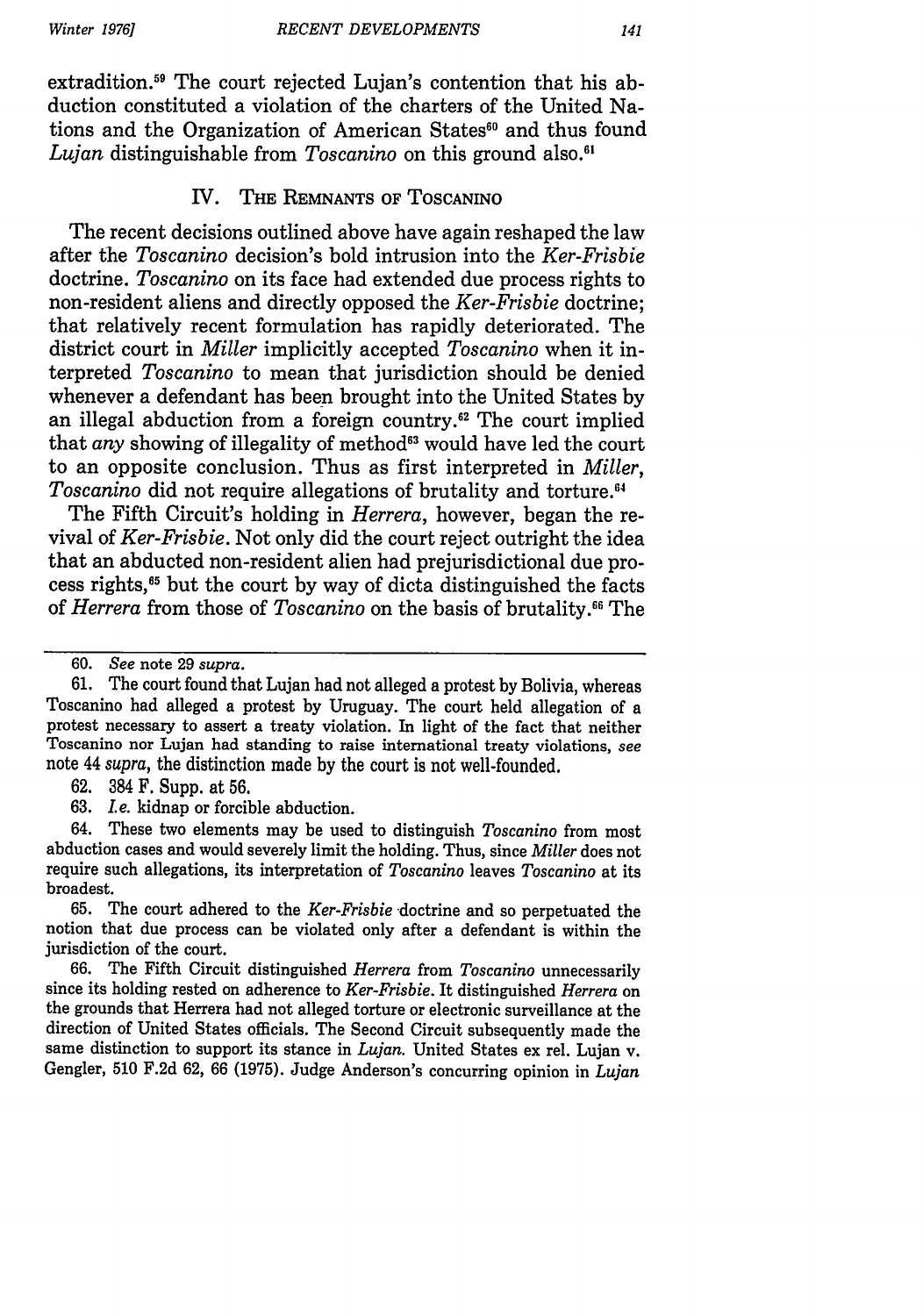failure of the Fifth Circuit Court of Appeals to give serious consideration to *Toscanino* dealt a serious blow to broad due process rights for aliens in that circuit and probably influenced the strict limitations that the Second Circuit subsequently imposed on its own holding.

In *Lujan* the Second Circuit Court of Appeals based its opinion on forced reasoning, attempted to distinguish *Toscanino,* and severely limited the due process rights enunciated in *Toscanino.* It relied on *Rochin* and *Russell* and concluded that *Toscanino* was decided on the basis of conduct which "offends those canons of decency and fairness which express the notions of justice of English speaking people," "shocks the conscience," and "offends a 'sense of justice'."<sup>67</sup> The court claimed that it did not intend to suggest in *Toscanino* that any "irregularity"<sup>68</sup> in the circumstances of a defendant's arrival should vitiate its jurisdiction. Thus, the court ignored its own explicit statement in *Toscanino* that "we view due process as now requiring a court to divest itself of jurisdiction over the person of a defendant where it has been acquired as the result of the government's deliberate, unnecessary and unreasonable invasion of the accused's constitutional rights."<sup>69</sup> In deciding that due process is violated only by "outrageous and reprehensible" conduct, the *Lujan* court simply adopted the reasoning of Judge Anderson's concurring opinion in *Toscanino.* There, Judge Anderson had said: "My concurrence is so limited because this case can be disposed of on due process grounds alone. Rochin v. California **. . '70** In citing *Rochin* it is clear that Judge Anderson had advo-

makes explicit reference to *Herrera.* 510 F.2d at 69.

<sup>67. 510</sup> F.2d at 65.

<sup>68.</sup> *See* note 57 *supra.* One commentator has indicated that *Toscanino* could have been decided on this ground alone due to the brutality and torture surrounding the abduction. *"Ker* and *Frisbie* reflect a judgment not that due process is limited to the guarantee of a fair trial, but that interstate or international abduction is not misconduct sufficiently egregious to justify releasing the defendant." 88 HARV. L. REV. 813, 816 (1975). The fact remains, however, that the Second Circuit chose to oppose *Ker-Frisbie.*

<sup>69. 500</sup> F.2d at 275. Additionally, the *Toscanino* court twice analogized its new due process position to the refusal of a court to exercise jurisdiction over civil defendant whose presence had been secured by force or fraud. 500 F.2d at 275- 76.

<sup>70. 500</sup> F.2d at 281. Judge Anderson's concurring opinion neatly allows the same outcome as that of the majority. It is clear from his lone citation to *Rochin* that he considered the governmental conduct in *Toscanino* to fall within the conscience shocking standard set by *Rochin.* Since Judge Anderson's opinion is founded upon the *Rochin* standard it is apparent that the majority's opinion was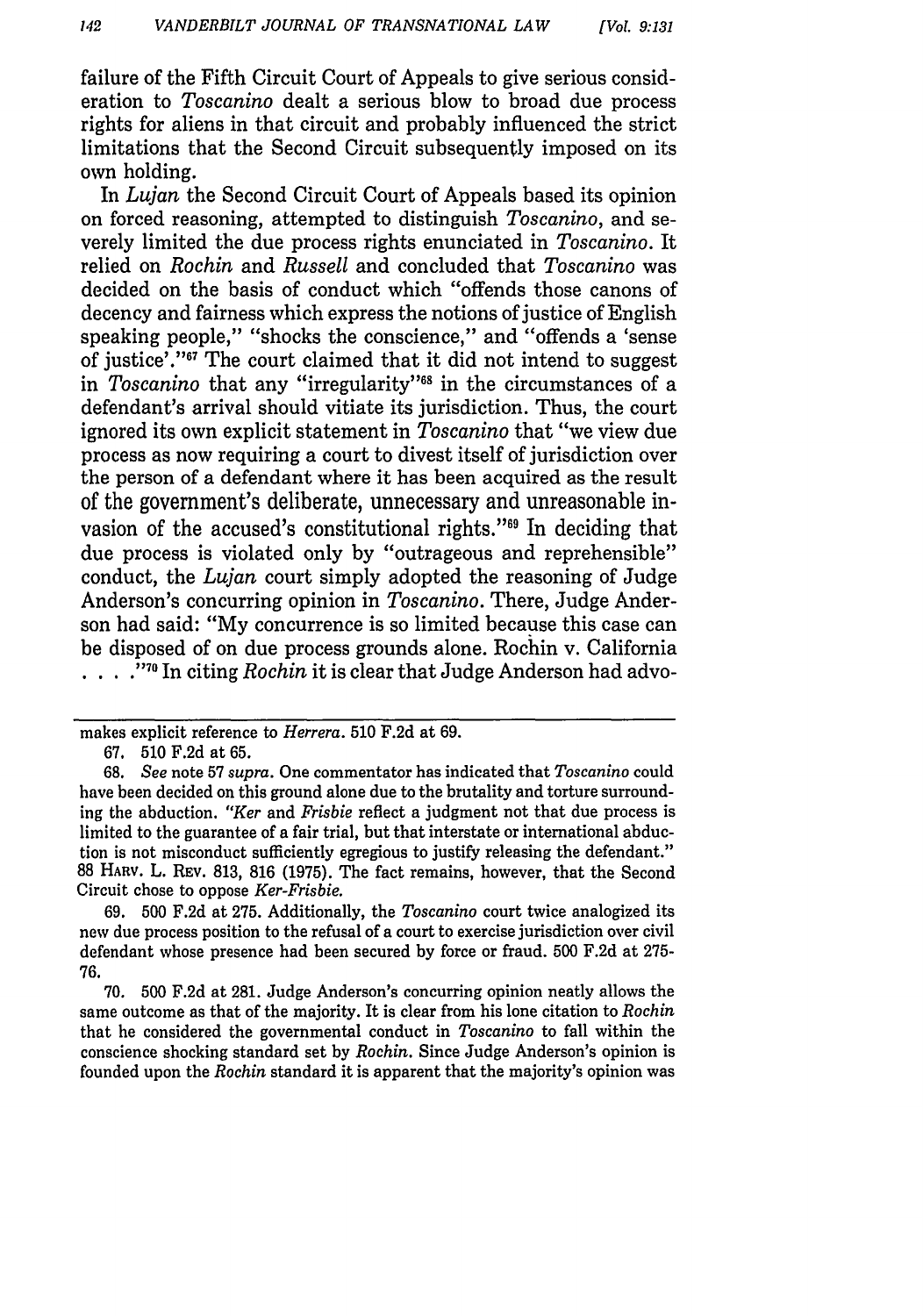*Winter 1976]*

cated an "outrageous conduct" standard rather than the broad test put forth by the majority. Despite the lack of sound reasoning in the court's secondhand interpretation of *Toscanino*,<sup>71</sup> Lujan now stands for the proposition that a court's jurisdiction is vitiated only when governmental conduct moves beyond that which is "simply illegal" into conduct that "sinks to a violation of due process" by *Rochin* standards. <sup>72</sup>

## V. **CONCLUSION**

Why the Second Circuit Court of Appeals chose to retreat from its *Toscanino* holding is unclear. The drastic nature of the remedy<sup>73</sup> afforded by *Toscanino* to any defendant illegally abducted has been criticized as too inflexible. 74 On the other hand, the *Lujan* rule allows the remedy only in the limited circumstances of egre-

71. *See* note 61 *supra.*

72. The Second Circuit Court of Appeals reiterated *Lujan* in *United States v. Lira,* 515 F.2d 68 (2d Cir. 1975), where the court upheld the district court's evidentiary finding that, although the defendant may have been tortured after his abduction by Chilean authorities, there was no proof that agents of the United States participated in or had knowledge of such torture. The court held that *Toscanino* requires proof of egregious conduct on the part of United States agents and absent such proof *Toscanino* is inapplicable. The *Lira* decision indicates the Second Circuit would not hesitate to again release a defendant if egregious United States governmental conduct could be proven, but the burden placed upon an incarcerated defendant to prove such conduct abroad is heayy indeed.

The Ninth Circuit Court of Appeals felt *Lujan* made it clear that the Second Circuit Court of Appeals will continue to follow *Ker-Frisbie;* except where grossly cruel and unusual barbarities are demonstrated. United States v. Lovato, 520 F.2d 1270, 1271 (9th Cir. 1975) (defendant found to have been expelled and not forcibly abducted so not necessary to consider *Toscanino).*

In addition the Eastern District Court of Illinois interpreted *Toscanino* and *Lujan* in the case of *In re David,* 390 F. Supp. 521 (E.D. Ill. 1975). Defendant, prior to his extradition hearing, sought an order to compel answers to interrogatories and claimed he had been forcibly abducted into the United States. The court held that the allegations, even if true, would not divest the court of jurisdiction to determine whether the defendant should be returned to France to stand trial on a pending criminal charge. The court added as dicta that *Lujan* left no doubt that *Toscanino* applied only to situations where the defendant was the victim of egregious governmental conduct.

*3. Le.* refusal to accept jurisdiction over the defendant.

74. *See* Comment, 43 FORD. L. **REV.** at 646-47 **(1975);** 88 HARV. L. REv. 813, 816-20 (1975).

intended to encompass a broader standard. The *Lujan* court's claim that the *Toscanino* decision rested on the conscience shocking standard, therefore, would seem to be misplaced.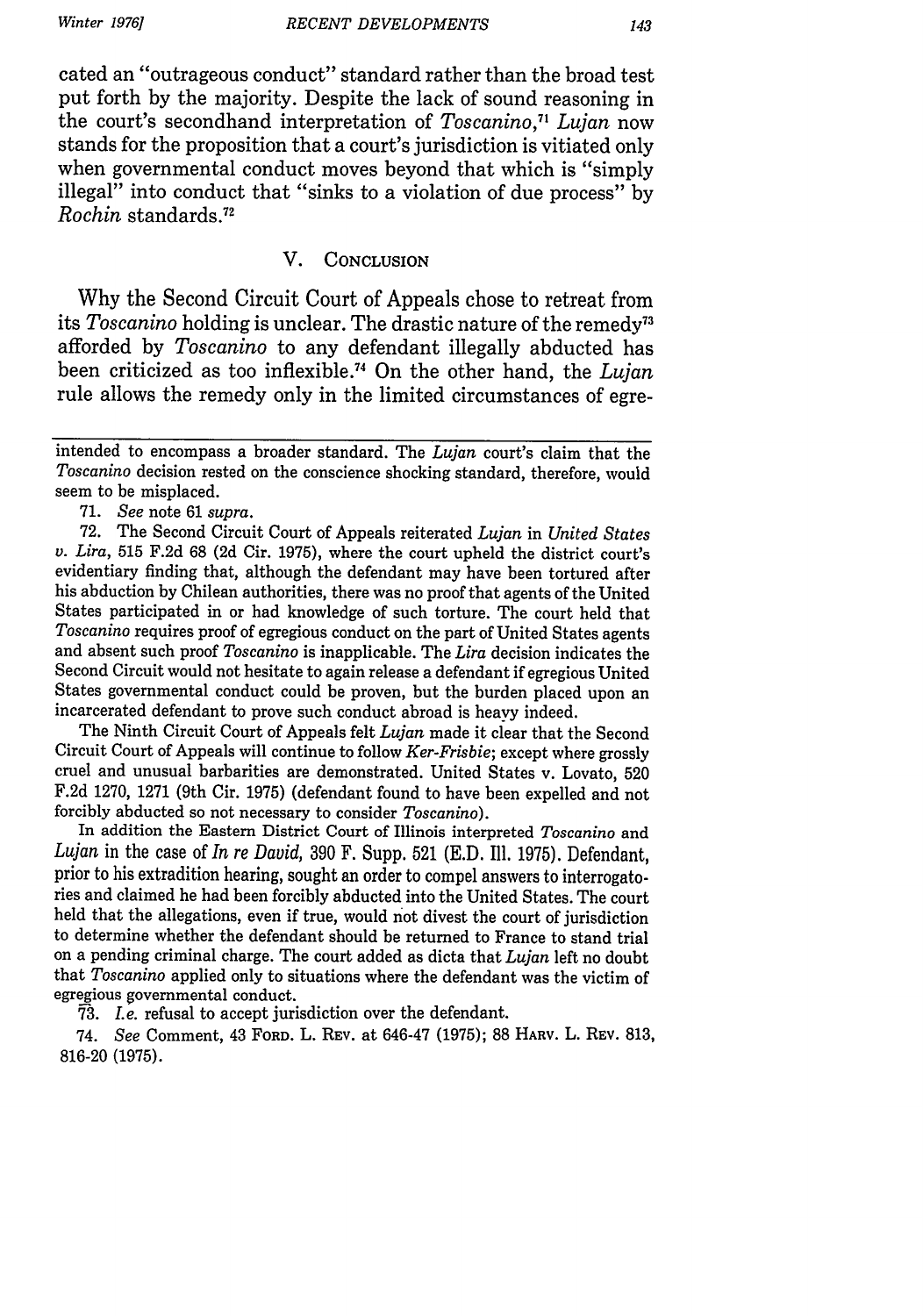gious conduct. The problem remains to determine what remedy, if any, should be available to victims who are subjected to *illegal* but not *outrageous* governmental conduct.

The government has vigorously argued that federal narcotics law enforcement depends upon the freedom of officers to abduct suspects, particularly from South American countries that apparently do not object to the practice." Additionally, outdated extradition treaties do not provide for drug offenses<sup>76</sup> so that broad adherence to *Toscanino* would allow de facto asylum to suspected offenders. In short, the government would excuse its own unlawful acts of kidnapping on the grounds that the end result is justifiable.<sup> $\pi$ </sup> However, this argument completely abnegates the moral and ethical considerations that underlie due process philosophy.<sup>78</sup> In extending due process rights to alien kidnap victims, the judiciary system does no more than support and affirm the United States claim to regional<sup>79</sup> and world<sup>80</sup> moral leadership. Principally at the insis-

76. At present, it does not appear that any bilateral treaties with South American nations specifically provide for drug offenses. Recently, the United States has sought specifically to include drug offenses in its extradition treaties. A 1972 treaty with Denmark grants extradition for "an offense against the laws relating to narcotic drugs, cannabis sativa L, psychotropic drugs and chemicals." Treaty with Denmark on Extradition, June 22, 1972, T.I.A.S. No. 7864. But even a provision for extradition for drug offenses may not deter illicit methods of obtaining jurisdiction. *See,* Bassiouni, *Unlawful Seizures and Irregular Rendition Devices as Alternatives to Extradition,* 7 **VAND.** J. **TRANSNAT'L** L. 25, 63-4 (1973).

77. Ironically, the United States has strongly criticized the use of such tactics by other organizations. *See The U.S. Government Response to Terrorism: A Global Approach,* 70 **DEP'T STATE BULL.** 274 (1974) (deploring "the virtual epidemic of kidnappings in Latin America"). Evidently, when the end *(i.e.* terrorism) is considered deplorable, the means become deplorable, too.

78. It has been argued that the wisdom of the remedy proposed in *Toscanino, i.e.* vitiation of jurisdiction, depends on a resolution of the practical questions of pervasiveness of the illegal conduct, whether or not the remedy will effectively promote respect for the law, and whether there are practical alternative means for deterring the governmental misconduct. 88 HARV. L. REv. 813, 818 (1975). The author concludes that the *Toscanino* remedy is not necessary in light of these considerations. 88 HARV. L. REV. 813, 817 (1975).

79. Although the United States adamantly maintains that it is the dominant moral force in the hemisphere, there are indications that less than forceful stances have been assumed by the United States in some areas. The Organization of American States created the Inter-American Commission for Human Rights in 1960 (for statute of the Commission see O.A.S. Doc. OE/Ser.LN/11.26, Doc. 10, at 1-6 (1972), but it has so far proved ineffective. The United States has not yet

<sup>75.</sup> United States Petition for Rehearing at 6, United States v. Toscanino, 500 F.2d 267 (2d Cir. 1974). Abduction seems to be a general practice to which Latin American nations have never protested.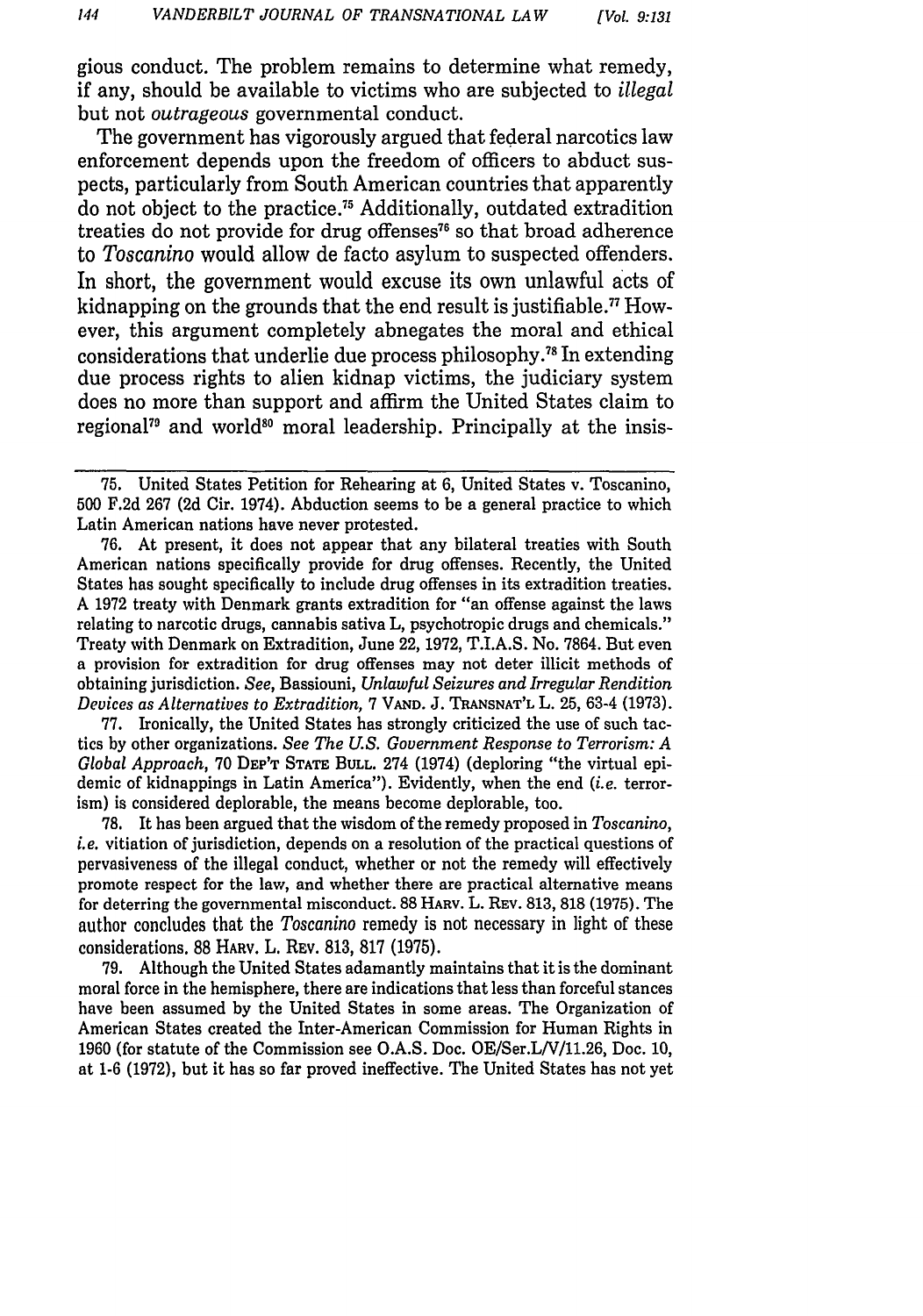*Winter 1976]*

tence of the United States,<sup>81</sup> human rights provisions were included in the United Nations Charter,<sup>82</sup> and the International Declaration of Human Rights was promulgated.<sup>83</sup> Maintenance of a judiciary system dedicated to protection of human rights is essential to a nation whose foundation rests on respect for the individual. The remedy afforded by *Toscanino* to any victim of governmental illegality by way of forcible abduction redresses the wrong to the individual and should be retained.

*C. Jedson Nau*

ratified the Inter-American Convention on Human Rights, 36 O.A.S.T.S. 1 (1969). For general discussion, see Fox, *The Protection of Human Rights in the Americas,* 7 COLUM. J. **TRANSNAT'L** L. 222 (1968); Cabranes, *The Protection of Human Rights by the Organization of American States,* 62 AM. J. INT'L L. 889 (1968); Scheman, *Inter-American Commission on Human Rights,* 59 Am. J. INT'L L. 335 **(1965).**

80. For an indication of how the United States views itself in terms of moral standing see generally *Hearing on the International Protection of Human Rights before the Subcomm. on International Organizations and Movements of the House Comm. on Foreign Affairs,* 93d Cong., 1st Sess. (1973), and the subsequent report issued by the Committee, REPORT ON **HUMAN** RIGHTS **IN** THE WORLD COMmUNITY: A **CALL FOR** U.S. LEADERSHIP.

81. Henkin, *The United States and the Crisis in Human Rights,* 14 VA. J. INT'L L. 653, 653-64 (1974).

82. All members of the United Nations are obligated "to take joint and separate action in cooperation with the Organization for the achievement **of...** universal respect for, and observance of, human rights and fundamental freedoms . . . . " U.N. CHARTER arts. 55, 56  $\parallel$  c. For discussion of the human rights provisions of the United Nations Charter see Bassiouni, note 79 *supra,* at 52-4.

83. G.A. Res. 217, U.N. Doc. A/810 at 71 (1948). Article **5** provides in part: "No one shall be subjected to torture . **. . ."** Article 9 provides: "No one shall be subjected to arbitrary arrest . **. . ."** Article 12 provides: "No one shall be subjected to arbitrary interference with his privacy . **. . ."** To this date the United States has not become a party to the various United Nations Covenants on human rights. *See generally* Humphrey, *The Universal Declaration of Human Rights,* 4 INT'L J. 351 (1949); Lauterpacht, *The Universal Declaration of Human Rights,* 25 **BRIT.** Y.B. **INT'L** L. 354 (1948).